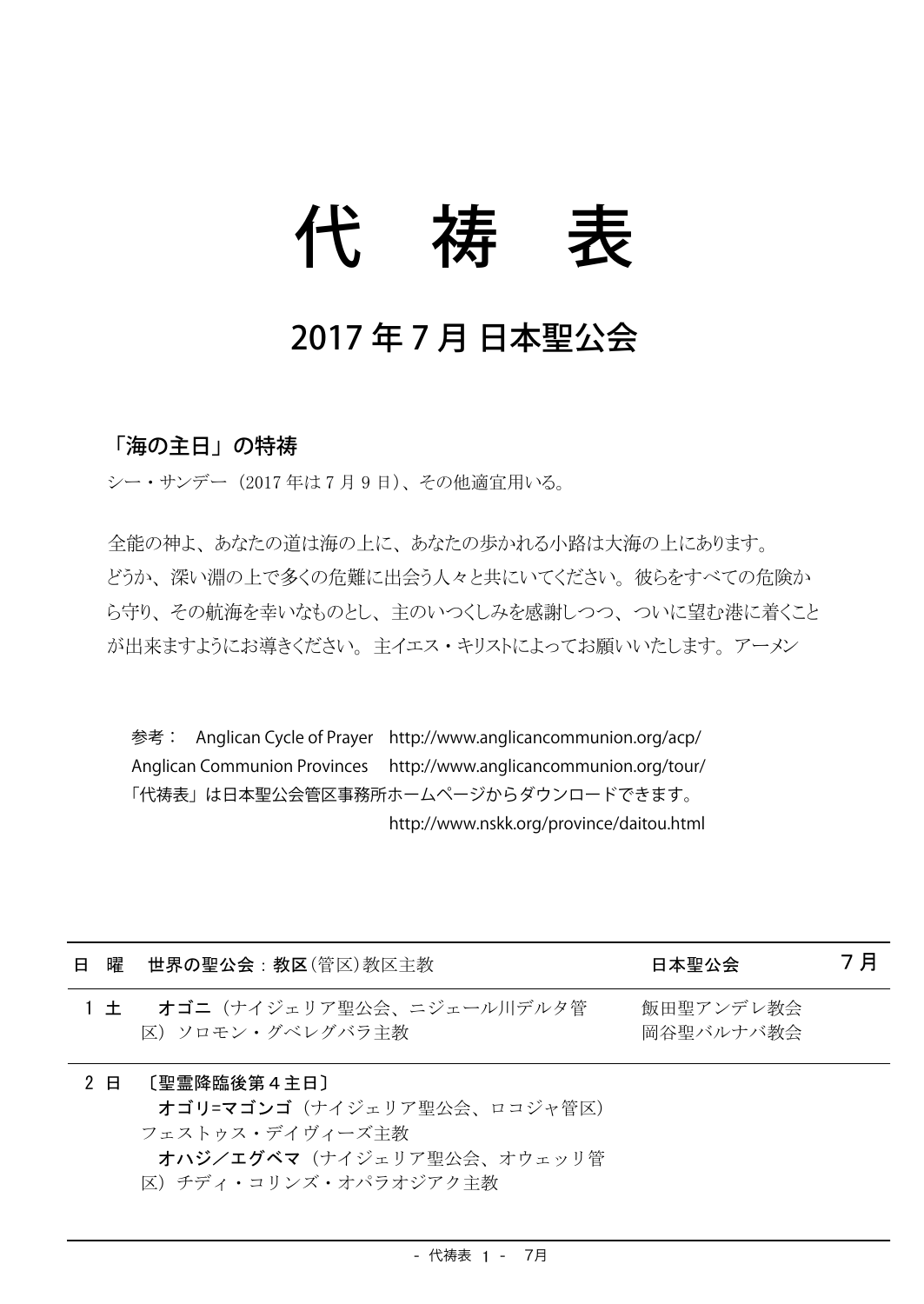| Η. |           | 曜 世界の聖公会:教区(管区)教区主教                                                                                 | 日本聖公会                                                                                                      | 7月 |
|----|-----------|-----------------------------------------------------------------------------------------------------|------------------------------------------------------------------------------------------------------------|----|
|    | 3 月       | オハイオ (米国聖公会、第V管区) マーク・ホリング<br>ワース主教                                                                 | 松本聖十字教会<br>福島教会                                                                                            |    |
|    | 4 火       | オジ川(ナイジェリア聖公会、エヌグ管区)エイモス・<br>アマンケチネロ・マドゥ主教<br>オケネ(ナイジェリア聖公会、ロコジャ管区)エマニュ<br>エル・バヨ・アジュロ主教             | 長野聖救主教会<br>稲荷山諸聖徒教会                                                                                        |    |
|    |           | 5 水 オケ=オグン (ナイジェリア聖公会、イバダン管区) ソロ<br>モン・アムーサン主教                                                      | 上田聖ミカエル及諸天使教会<br>軽井沢ショー記念礼拝堂                                                                               |    |
|    | 6 木       | オケ=オスン(ナイジェリア聖公会、イバダン管区)アブ<br>ラハム・アキンラル主教                                                           | 飯山復活教会<br>新生礼拝堂                                                                                            |    |
|    |           | 7 金 - オキグウェ(ナイジェリア聖公会、オウェッリ管区)エー<br>ドワード・オスエグブ主教                                                    | 高田降臨教会<br>直江津聖上智教会                                                                                         |    |
|    | $8$ $\pm$ | オキグウェ北(ナイジェリア聖公会、オウェッリ管区)<br>ゴッドサン・ウドチュクウ・ウカンワ主教<br>オキグウェ南(ナイジェリア聖公会、オウェッリ管区)<br>デイヴィッド・オヌオハ主教      | 長岡聖ルカ教会<br>三条聖母マリア教会                                                                                       |    |
|    | 9 日       | [聖霊降臨後第5主日]<br>沖縄(日本聖公会)ダビデ上原榮正主教                                                                   | 海の主日<br>全世界のミッション・トゥ・<br>シーフェアラーズの働きおよ<br>び港の仕事に従事する人とそ<br>の家族のため<br>苫小牧、横浜、神戸ミッショ<br>ン・トゥ・シーフェアラーズ<br>のため |    |
|    |           | 10 月--オクラホマ(米国聖公会、第Ⅶ管区)エドワード・コ<br>ニーズニー主教<br>オリンピア(米国聖公会、第四管区)グレゴリー・リッ<br>ケル主教                      | 新潟聖パウロ教会                                                                                                   |    |
|    |           | 11 火 オクリカ (ナイジェリア聖公会、ニジェール川デルタ管<br>区)トゥボコセミエ・アテレ主教<br>オレー (ナイジェリア聖公会、ベンデル管区) ジョン・<br>ウシウォマ・アルアクポル主教 | (横浜教区)<br>横浜聖アンデレ教会                                                                                        |    |
|    |           | 12 水  オロ(スーダン聖公会、ミニェ管区) タンデマ・ア 横浜山手聖公会<br>ンドリュー主教                                                   |                                                                                                            |    |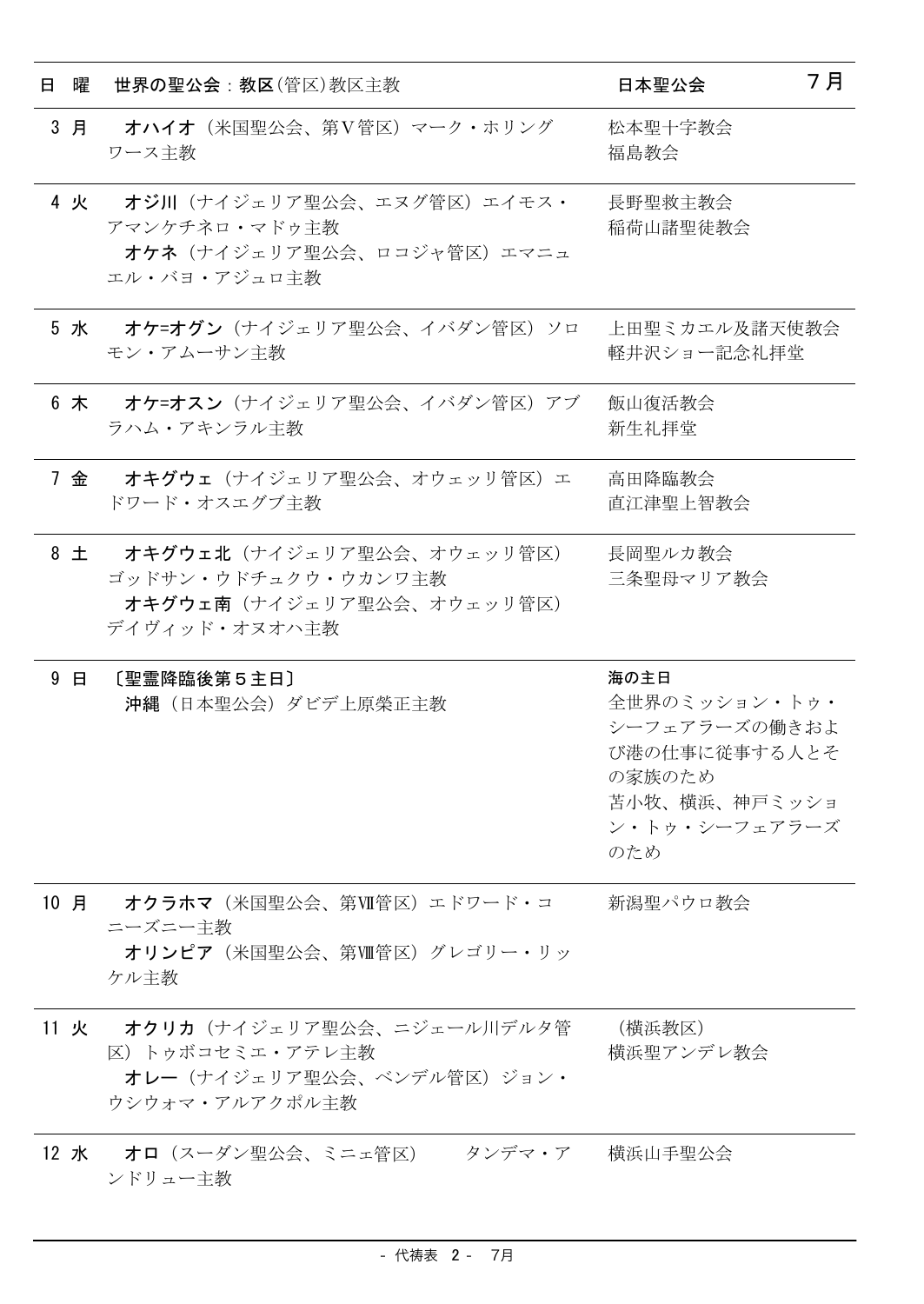| 曜<br>8. | 世界の聖公会 : 教区(管区)教区主教                                                                                   | 7月<br>日本聖公会                              |
|---------|-------------------------------------------------------------------------------------------------------|------------------------------------------|
|         | 13 木 オム=アラン (ナイジェリア聖公会、クワラ管区) フィ<br>リップ・アデイェモ主教                                                       | 横浜クライスト・チャーチ<br>ミッション・トゥ・シーフェ<br>アラーズ 横浜 |
|         | 14 金 オン・ザ・レイク (ナイジェリア聖公会、オウェッリ管<br>区) チジオケ・オティ主教<br>ニジェール河畔(ナイジェリア聖公会、ニジェール川管<br>区)オーウェン・チドジエ・ンウォコロ主教 | 横浜聖クリストファー教会                             |
|         | 15 土 オンド (ナイジェリア聖公会、オンド管区) ジョージ・<br>ラセビカン主教、クリストファー・タヨ・オモトゥンデ補<br>佐主教                                 | 川崎聖パウロ教会                                 |
|         | 16 日 〔聖霊降臨後第6主日〕<br>オンタリオ(カナダ聖公会、オンタリオ管区)ジョー<br>ジ・リンゼイ・ラッセル・ブルース主教、マイケル・ウー<br>ルトン補佐主教                 |                                          |
|         | 17 月 - オタワ(カナダ聖公会、オンタリオ管区)ジョン・ホラ<br>ンド・チャップマン主教<br>カナダ軍担当主教(カナダ聖公会、オンタリオ管区)<br>ピーター・ロバート・コフィン主教       | 鎌倉聖ミカエル教会                                |
|         | 18 火 オレゴン(米国聖公会、第Ⅷ管区)マイケル・ハンリー 逗子聖ペテロ教会<br>主教                                                         |                                          |
|         | 19 水 オルル (ナイジェリア聖公会、オウェッリ管区) ベネッ<br>ト・オコロ主教                                                           | 藤沢聖マルコ教会                                 |
| 20 木    | オルー (ナイジェリア聖公会、オウェッリ管区) ジェフ<br>リー・チュクウネニェ主教                                                           | 平塚聖マリヤ教会<br>大磯聖ステパノ礼拝堂                   |
| 21 金    | 大阪(日本聖公会)アンデレ磯晴久主教                                                                                    | 小田原聖十字教会                                 |
|         | 22 土 〔マグダラの聖マリヤ日〕<br>オスン(ナイジェリア聖公会、イバダン管区)ジェイム<br>ズ・アフォラビ・ポポオラ主教                                      | マグダラの聖マリヤの名に<br>よって建てられたすべての教<br>会・事業のため |
| 23 日    | 〔聖霊降臨後第7主日〕<br>オスン北東(ナイジェリア聖公会、イバダン管区)ハン                                                              |                                          |

フリー・オルマカイエ主教

- 代祷表 3- 7月